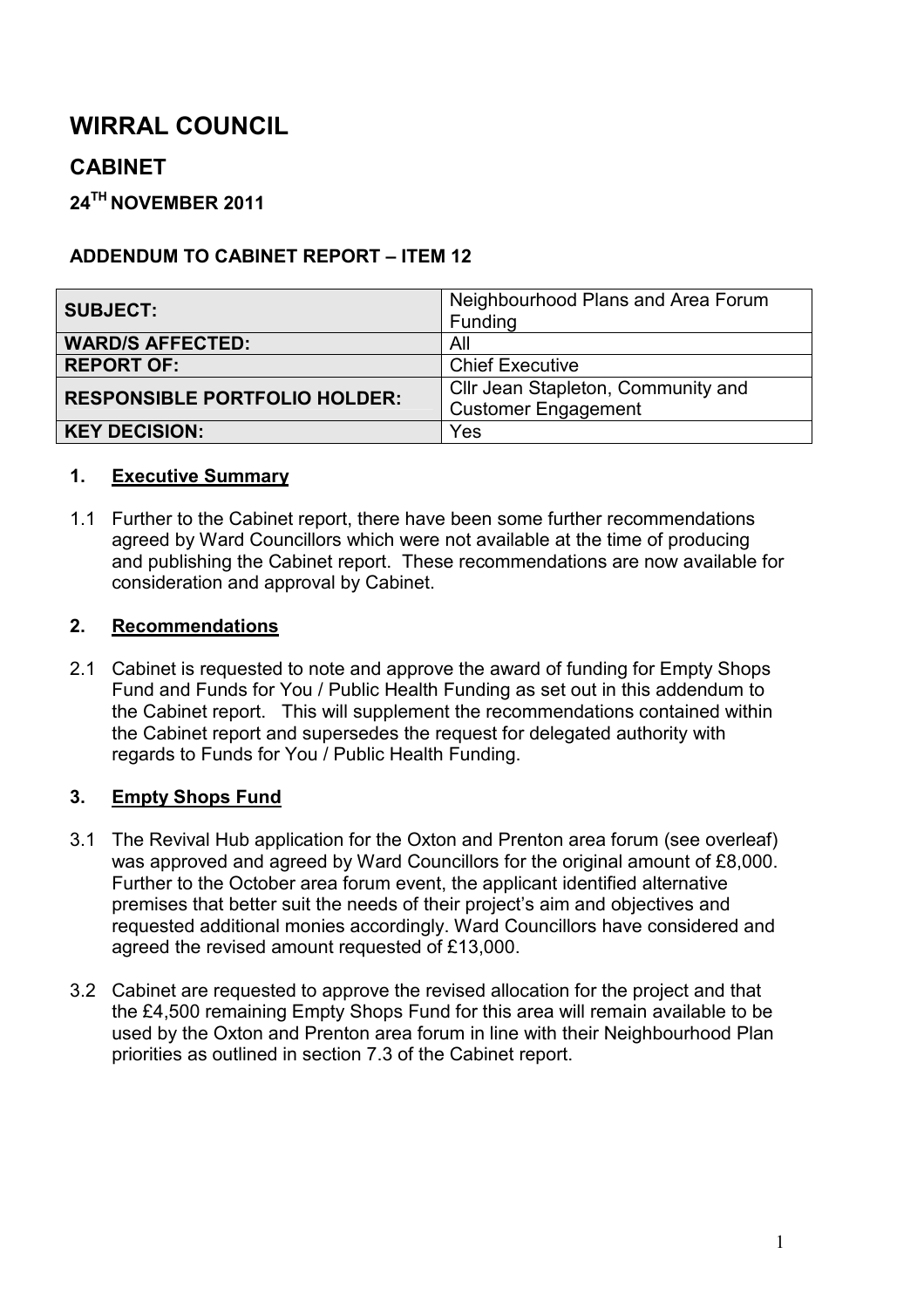| <b>Organisation</b>                                                                                               | <b>Project Details</b>                                                                                                                                                                                                                                                                                                                                                                                                                                                                                                                                                                                                                                                                                                                                                                                                                                                                                                                                                                                  | <b>Total £</b><br><b>Awarded</b> |
|-------------------------------------------------------------------------------------------------------------------|---------------------------------------------------------------------------------------------------------------------------------------------------------------------------------------------------------------------------------------------------------------------------------------------------------------------------------------------------------------------------------------------------------------------------------------------------------------------------------------------------------------------------------------------------------------------------------------------------------------------------------------------------------------------------------------------------------------------------------------------------------------------------------------------------------------------------------------------------------------------------------------------------------------------------------------------------------------------------------------------------------|----------------------------------|
| <b>Revival Hub</b><br>(Rachel Millard)<br><b>Empty Shop</b><br><b>Address:</b><br>259 Woodchurch<br>Lane, Prenton | The applicant aims to open the shop as a base for a social<br>enterprise business which will help young women, who<br>may be lacking in confidence and self esteem and not sure<br>about their education and employment paths, to achieve<br>their potential through a wide variety of activities. This will<br>include:<br>• Café with volunteer opportunities to prepare young<br>women for work in the catering and hospitality sector<br>• Designer dress swap shop - introducing young women<br>to running a business / social enterprise<br>• Recycling and selling furniture through art and craft<br>workshops<br>• Provision of workspace to trial business ideas<br>• Facilitating inspiring talks from successful<br>businesswomen<br>It is anticipated that the project will become self financing<br>through developing the social enterprise activities<br>highlighted above.<br>Support is needed to cover essential start up costs $-$ fit<br>out, rent/rates, equipment and furniture. | £13,000                          |

#### **4. Funds for You / Public Health Funding**

- 4.1 Section 6.1 of the Cabinet report requests delegated authority by the Chief Executive, in consultation with the Cabinet Member for Community and Customer Engagement, to approve funding for all multiple applications and those relating to the Bromborough / Eastham Area Forum.
- 4.2 However, as the funding decisions for all multiple applications and those relating to the Bromborough / Eastham area forum are now available and have been agreed by Ward Councillors, Cabinet are therefore requested to approve the award of funding for these projects.

#### **Bromborough / Eastham Area Forum**

| <b>Organisation</b>                              | <b>Project Details</b>                                                                                                                                              | <b>Total £ Awarded</b> |
|--------------------------------------------------|---------------------------------------------------------------------------------------------------------------------------------------------------------------------|------------------------|
| New Ferry<br><b>Regeneration Action</b><br>Group | The funding is to provide free sporting activities in the<br>New Ferry area for 8-12 year olds to encourage a<br>healthy lifestyle and to keep them out of trouble. | £1,205.64              |
| Eastham Village<br>Preservation<br>Association   | The funding is for replacement of ancient finger post<br>signs approx 150 years old to preserve Eastham<br>Village's ancient history.                               | £200.00                |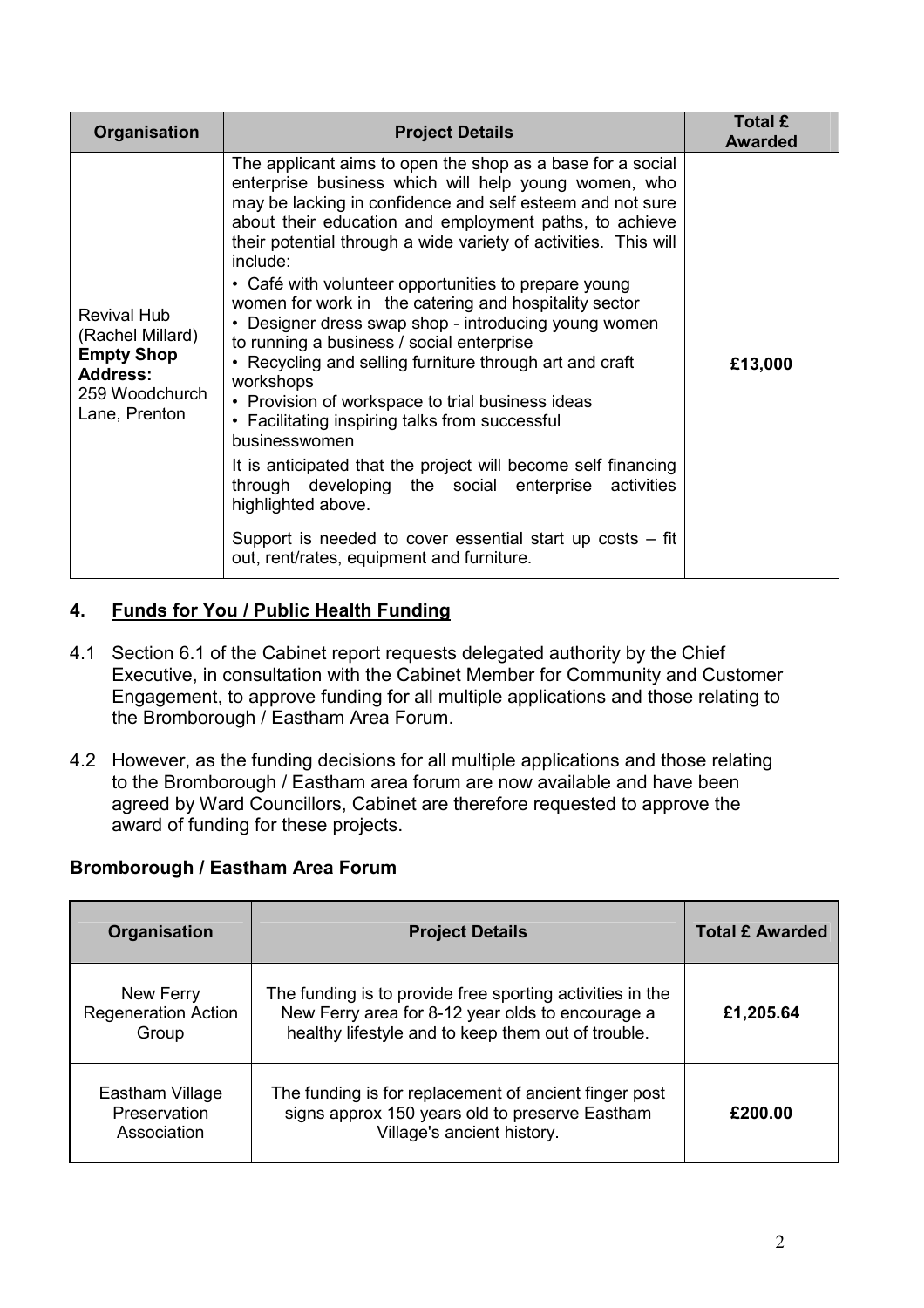| <b>Organisation</b>                          | <b>Project Details</b>                                                                                                                                                                                                                                                                                                                                                                             | <b>Total £ Awarded</b> |
|----------------------------------------------|----------------------------------------------------------------------------------------------------------------------------------------------------------------------------------------------------------------------------------------------------------------------------------------------------------------------------------------------------------------------------------------------------|------------------------|
| 12th Bebington Scout<br>Group                | Funding is for 4 canoes and all relevant safety<br>equipment to encourage health, enjoyment and care of<br>the countryside for varying age groups of people.                                                                                                                                                                                                                                       | £1,980.00              |
| Eastham Centre<br><b>Parents Association</b> | Incredible Edible Eastham and Bromborough (IEEB)<br>aims to enable food to be grown in areas of public<br>access so funding is for fruit and vegetables to be<br>planted in public spaces (with agreement from<br>owners). As well as planting in public spaces,<br>members of the community who participate in the<br>project will be encouraged to take plants home to<br>cultivate and harvest. | £1,900.00              |

## **Multiple Applications**

\*Please note where the award of funding is less than originally requested, the organisation will be requested to confirm that the project can still proceed as per their application.

| <b>Organisation</b>               | <b>Project Details</b>                                                                                                                                                                                                                                                                                              | <b>Forum</b>                                                                      | <b>Total</b><br>No of<br>forums | Total<br><b>Requested</b> | <b>Total £</b><br>Awarded* |
|-----------------------------------|---------------------------------------------------------------------------------------------------------------------------------------------------------------------------------------------------------------------------------------------------------------------------------------------------------------------|-----------------------------------------------------------------------------------|---------------------------------|---------------------------|----------------------------|
| New Brighton<br>Junior Rugby      | The funding is for the continued<br>running of the junior rugby<br>section at New Brighton so will<br>be used to purchase<br>replacement balls, shirts, socks<br>and other protective equipment<br>and pay for appropriate training<br>for coaches to deliver training<br>and who require continued<br>development. | BSJC,<br>BTRF, BC,<br>BE,<br>GFIUW,<br>HPT,<br>LMSM, LS,<br>NBW, OP,<br><b>WW</b> | 11                              | £2,000.00                 | £1,276.00                  |
| <b>Wirral Food</b><br><b>Bank</b> | The food bank stores or banks<br>food donated by the community<br>and can be drawn on by people<br>in crisis. Funding will be used to<br>continue this project and to<br>cover costs including shelving,<br>phone and internet, publicity and<br>heating and lighting.                                              | BSJC,<br>BTRF, BC,<br>BE,<br>GFIUW,<br>HPT,<br>LMSM, LS,<br>NBW, OP,<br><b>WW</b> | 11                              | £2,000.00                 | £1,819.00                  |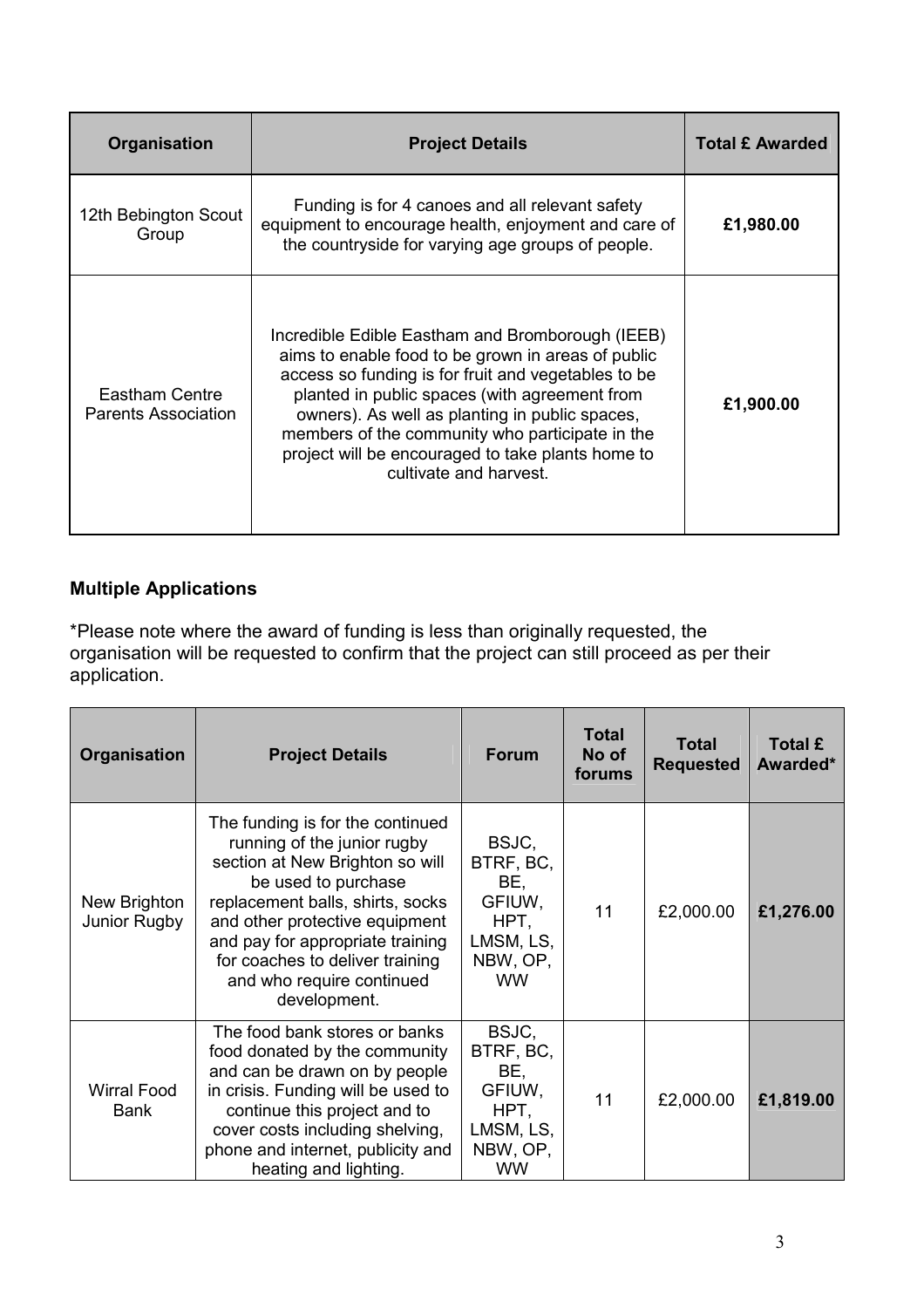| Organisation                                                  | <b>Project Details</b>                                                                                                                                                                                                                                                                                                                                                                                                                                                                               | <b>Forum</b>                                                                      | <b>Total</b><br>No of<br>forums | <b>Total</b><br><b>Requested</b> | Total £<br>Awarded* |
|---------------------------------------------------------------|------------------------------------------------------------------------------------------------------------------------------------------------------------------------------------------------------------------------------------------------------------------------------------------------------------------------------------------------------------------------------------------------------------------------------------------------------------------------------------------------------|-----------------------------------------------------------------------------------|---------------------------------|----------------------------------|---------------------|
| Wirral<br>Christian<br>Media                                  | The project - 52 "Chat Room"<br>offers people from the local<br>community an opportunity to<br>freely talk about their<br>organisation, activities and<br>needs on community radio.<br>Funding will be used to extend<br>this project into a weekly 60<br>minute broadcast programme,<br>either live or pre-recordered (if<br>guests prefer). In addition to the<br>broadcast programme, an audio<br>CD copy would be provided to<br>the person interviewed and<br>more copies provided if required. | BSJC,<br>BTRF, BC,<br>BE,<br>GFIUW,<br>HPT,<br>LMSM, LS,<br>NBW, OP,<br><b>WW</b> | 11                              | £2,000.00                        | £1,276.00           |
| <b>Breathe Easy</b><br>Wirral                                 | The group raises awareness<br>and provides a continuity of<br>physical exercise for people with<br>lung disease and other<br>breathing problems. Funding will<br>be used to pay for the hire of the<br>hall for exercise equipment and<br>for the maintenance of older<br>equipment stored on premises.<br>Also funding would be used for<br>printing of information sheets,<br>newsletters, flyers and posters<br>to raise more awareness and<br>also for the hire of the charity<br>shop.          | BSJC,<br>BTRF, BC,<br>BE,<br>GFIUW,<br>HPT,<br>LMSM, LS,<br>NBW, OP,<br><b>WW</b> | 11                              | £1,298.00                        | £1,180.00           |
| <b>Wirral Festival</b><br>of Music,<br>Speech &<br>Drama      | Funding will be used to cover<br>the costs of putting on Wirral<br>Festival of Music, Speech and<br>Drama to encourage the interest<br>of the public in the arts.                                                                                                                                                                                                                                                                                                                                    | BSJC,<br>BTRF, BC,<br>BE,<br>GFIUW,<br>HPT,<br>LMSM, LS,<br>NBW, OP,<br><b>WW</b> | 11                              | £1,500.00                        | £1,364.00           |
| <b>HYPE</b><br>(Helping<br><b>Young People</b><br>Everywhere) | Funding is for the 'Music 4 U'<br>project which will bring together<br>young people of all ages through<br>structured Dance and Music<br>Workshops within their<br>community.                                                                                                                                                                                                                                                                                                                        | BC, BE,<br>GFIUW,<br>HPT,<br>LMSM, LS,<br>NBW, WW                                 | 8                               | £1,880.00                        | £1,410.00           |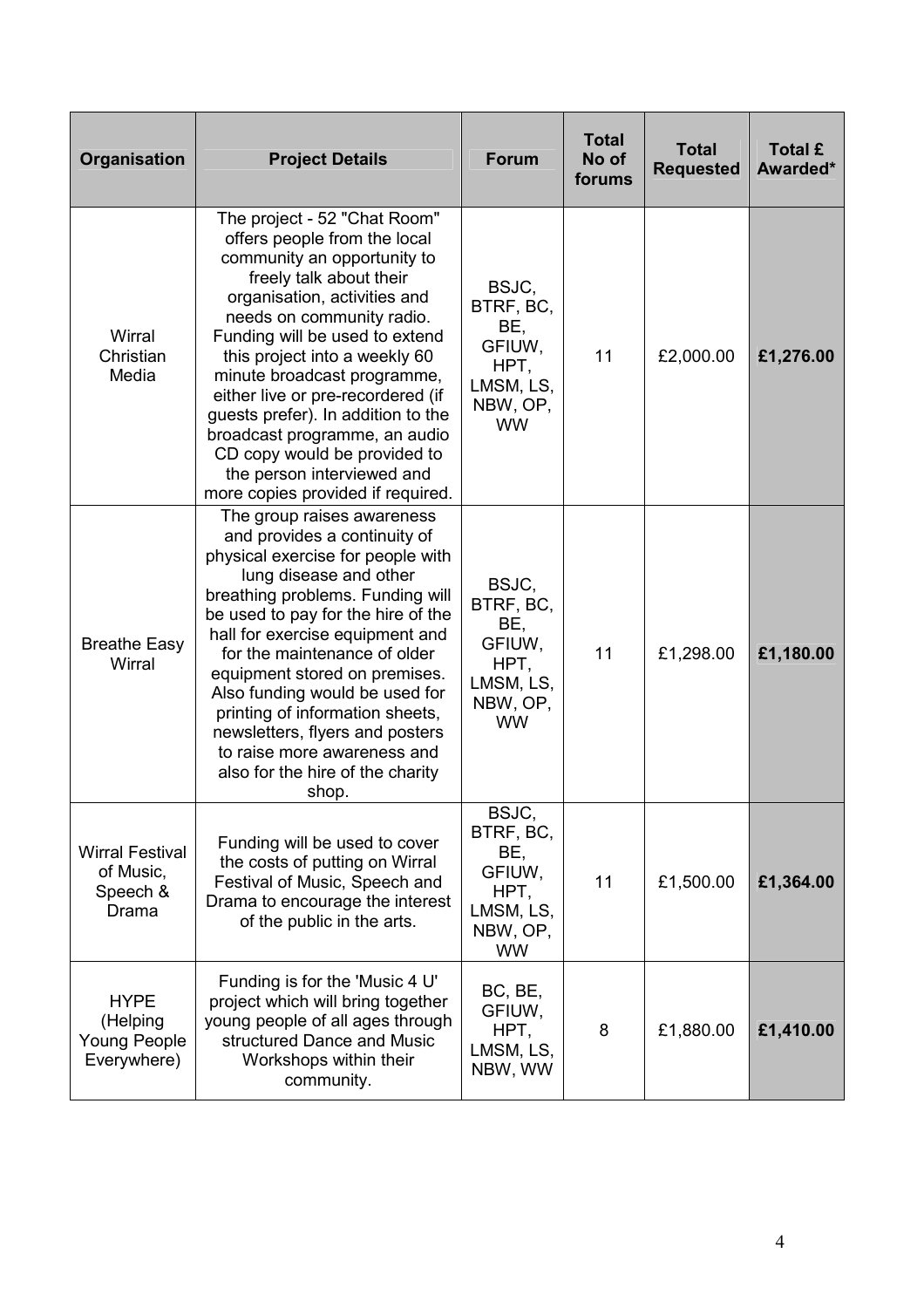| Organisation                           | <b>Project Details</b>                                                                                                                                                                                                                                                                                                                                                                                                                                                                                         | <b>Forum</b>                                                                      | <b>Total</b><br>No of<br>forums | <b>Total</b><br><b>Requested</b> | <b>Total £</b><br>Awarded* |
|----------------------------------------|----------------------------------------------------------------------------------------------------------------------------------------------------------------------------------------------------------------------------------------------------------------------------------------------------------------------------------------------------------------------------------------------------------------------------------------------------------------------------------------------------------------|-----------------------------------------------------------------------------------|---------------------------------|----------------------------------|----------------------------|
| Chance of a<br>Lifetime<br>Venture     | The organisation identifies<br>young people within the Wirral<br>area who have never been in<br>trouble with the Police and have<br>shown good citizenship within<br>the community. Funding will be<br>used to charter the "Greater<br>Manchester Challenge" sailing<br>ship for a 10 day voyage for a<br>crew of 10 trainees which helps<br>to develop their self-esteem, self<br>confidence and gives them skills<br>they can use within their<br>community.                                                 | BSJC,<br>BTRF, BC,<br>BE,<br>GFIUW,<br>HPT,<br>LMSM, LS,<br>NBW, OP,<br><b>WW</b> | 11                              | £2,000.00                        | £1,819.00                  |
| Friends of the<br>Freedom<br>Project   | The Friends of the Freedom<br>Programme is a group set up to<br>ensure the continued delivery on<br>Wirral of the freedom<br>programme, a domestic abuse<br>awareness programme for<br>women, providing a daytime<br>group with a creche for mums<br>with toddlers and an evening<br>group (the only one in Wirral) for<br>women who work in the daytime;<br>both groups are always fully<br>subscribed expressing the need<br>for this service on Wirral.<br>Funding will be used to continue<br>this service | BSJC,<br>BTRF, BC,<br>BE,<br>GFIUW,<br>HPT,<br>LMSM, LS,<br>NBW, OP,<br><b>WW</b> | 11                              | £2,000.00                        | £2,000.00                  |
| Bebington<br>Day Centre<br>Club        | Funding will be used to create<br>an attractive and safe<br>environment for individuals, who<br>use a service, to grow their own<br>fruit and vegetables and sell<br>their own produce through the<br>creation of a garden café.                                                                                                                                                                                                                                                                               | BTRF, BC,<br>BE,<br>GFIUW,<br>LMSM, LS,<br>NBW, OP,<br><b>WW</b>                  | 9                               | £1,965.15                        | £875.15                    |
| Hand in Hand<br>Theatre<br>Productions | The organisation delivers<br>theatre events for and within the<br>local communities on Wirral.<br>Funding will be used to stage an<br>original piece based on a<br>Shakespeare play that would<br>reach communities across Wirral<br>in "non-theatre" spaces                                                                                                                                                                                                                                                   | GFIUW,<br>NBW, BE,<br><b>BSJC</b>                                                 |                                 | £2,000.00                        | £1,000.00                  |